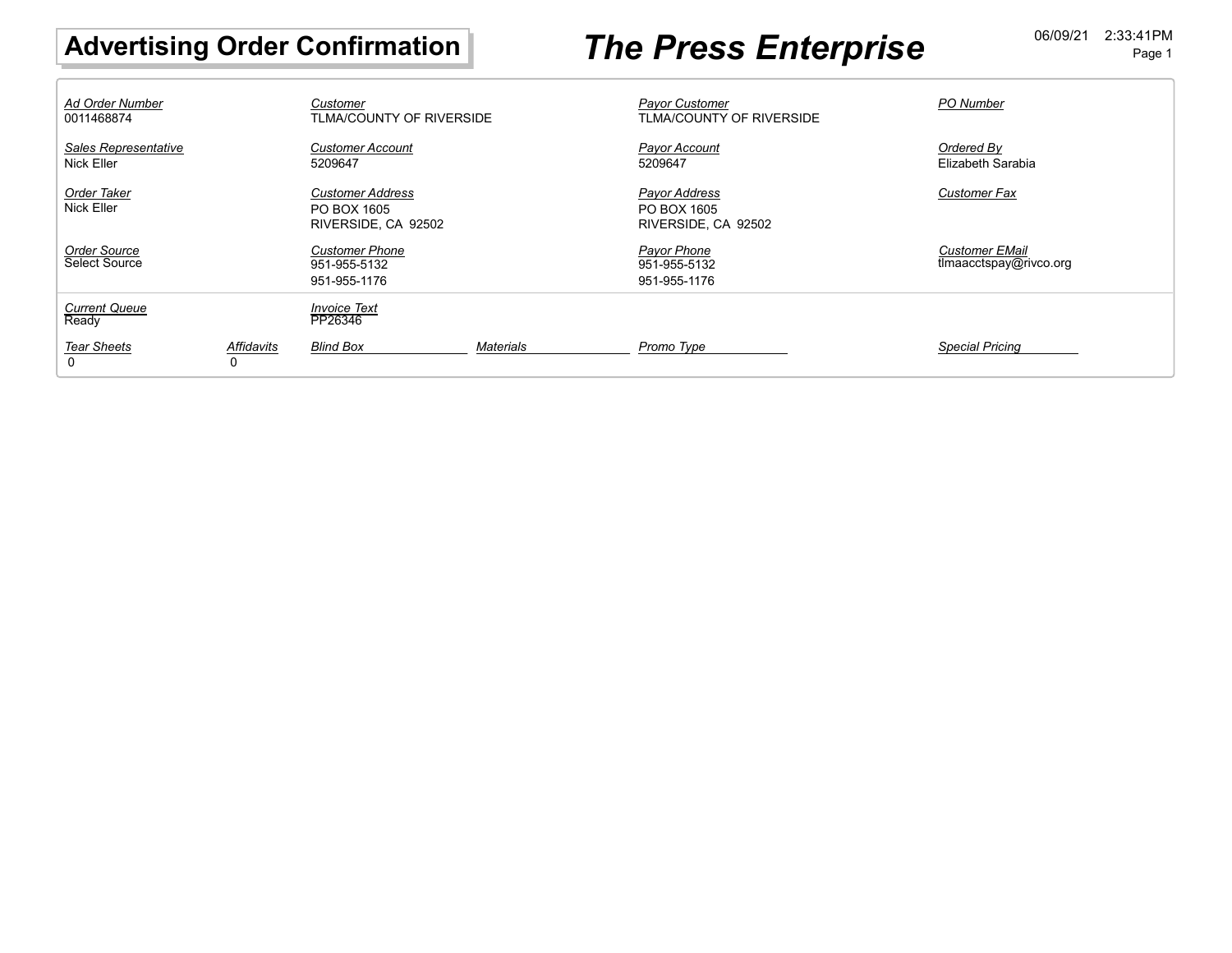# Advertising Order Confirmation **7he Press Enterprise DECALL DECISION** Page 2

Page 2

| Ad Size<br><b>Ad Number</b><br>0011468874-01<br>4 X 111 Li | <u>Color</u> | <b>Production Color</b> | <b>Ad Attributes</b>            | <b>Production Method</b><br>AdBooker | <b>Production Notes</b> |
|------------------------------------------------------------|--------------|-------------------------|---------------------------------|--------------------------------------|-------------------------|
| External Ad Number                                         | Pick Up      | Ad Type<br>Legal Liner  | <b>Released for Publication</b> |                                      |                         |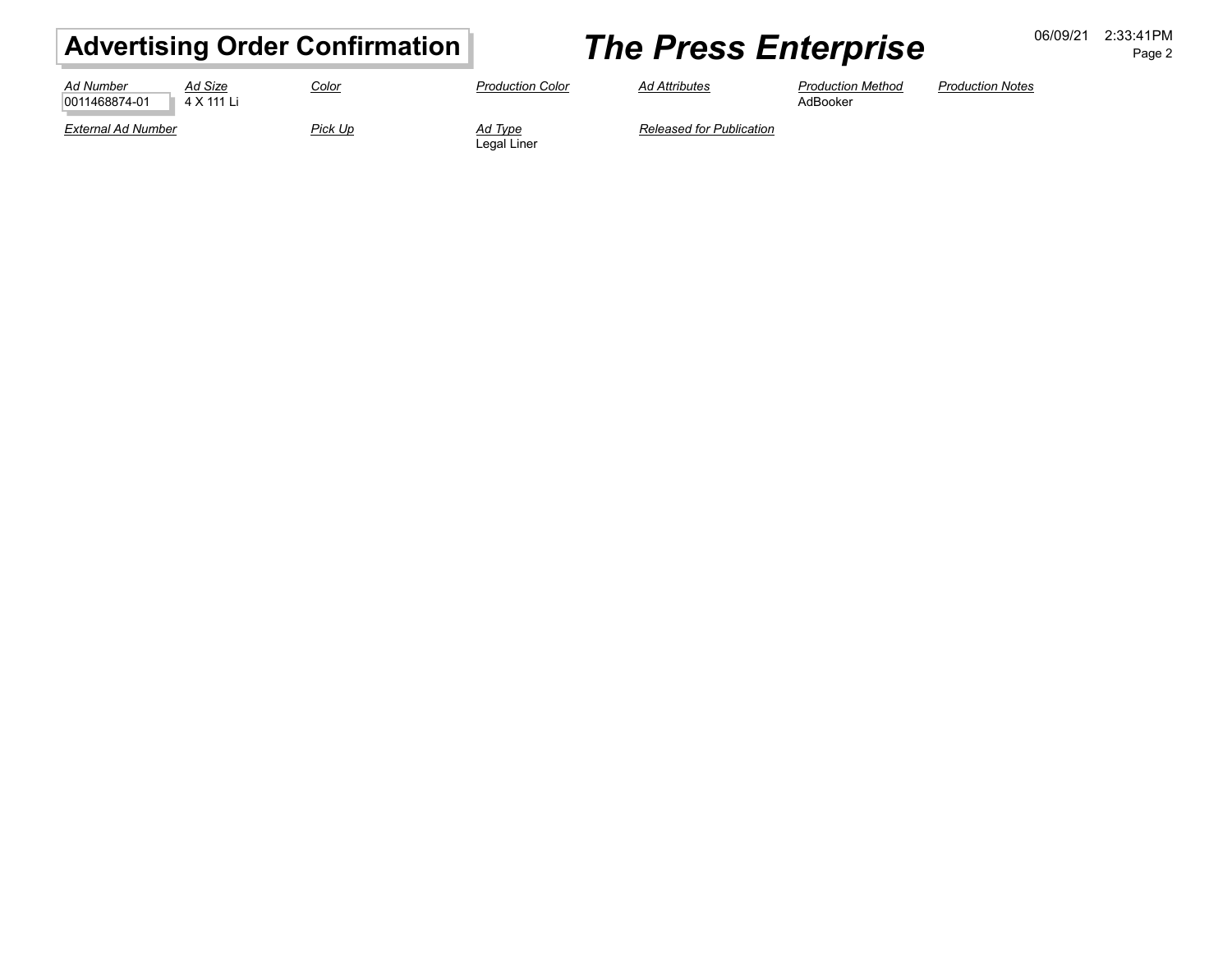## **Advertising Order Confirmation**

## **The Press Enterprise**

**NOTICE OF PUBLIC HEARING** and

## INTENT TO ADOPT A MITIGATED NEGATIVE DECLARATION

A PUBLIC HEARING has been scheduled, pursuant to Riverside County Land Use Ordinance No. 348, before the RIVERSIDE COUNTY<br>PLANNING COMMISSION to consider a proposed project in the vicinity of your property, as described below:

TENTATIVE PARCEL MAP NO. 37398 and PLOT PLAN NO. 26346<br>- Intent to Adopt a Miligarted Negative Declaration - EA43062<br>- Applicant/Representative: AVA Property Investments, LLC -<br>Engineer/Rep.: Proactive Engineering West, In TENTATIVE PARCEL MAP NO. 37398 and PLOT PLAN NO. 26346 The (5) commercial lots with a minimum for size of 0.08 access. Flore 10.08 as a proposal for the siting, construction, and development of approximately 56,060 total building sq. ft. of a commercial and retail center on a

TIME OF HEARING: 9:00 a.m. or as soon as possible thereafter.<br>DATE OF HEARING: JULY 21, 2021 PLACE OF HEARING: RIVERSIDE COUNTY ADMINISTRATIVE CENTER BOARD CHAMBERS, IST FLOOR 4080 LEMON STREET, RIVERSIDE, CA 92501

Pursuant to Executive Order N-25-20, this meeting will be conducted by teleconference and at the place of hearing, as listed above. Public access to the meeting location will be allowed but limited to comply with the Executive Order. Information on how to participate in the hearing is availa-Exercise of the Planning Department website at: https://planning.rctlma.org/.<br>For further information regarding this project please contact Project<br>Planning Department website at: https://planning.rctlma.org/.<br>For further

The Riverside County Planning Department has determined that the above project will not have a significant effect on the environment and has recommended adoption of a mitigated negative declaration. The Planning Commission will consider the proposed project and the pro-<br>posed mitigated negative declaration, at the public hearing. The case file for the proposed project and the proposed mitigated negative declaration is available for review via email by contacting the project planner. Please contact the project planner regarding additional viewing methods.

Any person wishing to comment on the proposed project may submit their comments in writing by mail or email, or by phone between the date of this notice and the public hearing; or, you may appear and be heard at the time and place noted above. You may participate remotely by registering with the Planning Department. All comments received prior to the public hearing will be submitted to the Planning Commission for consideration, in addition to any oral testimony, before making a decision on the proposed project. All correspondence received before and during the meeting will be distributed to the Planning Commission and retained for the official record.

If you challenge this project in court, you may be limited to raising only those issues you or someone else raised at the public hearing, described in this notice, or in written correspondence delivered to the Planning Commission at, or prior to, the public hearing. Be advised that, as a re-<br>sult of public hearings and comment, the Planning Commission may<br>amend, in whole or in part, the proposed project. Accordingly, the designations, development standards, design or improvements, or any properties or lands, within the boundaries of the proposed project, may be changed in a way other than specifically proposed.

Please send all written correspondence to:<br>PIVERSIDE COUNTY PLANNING DEPARTMENT